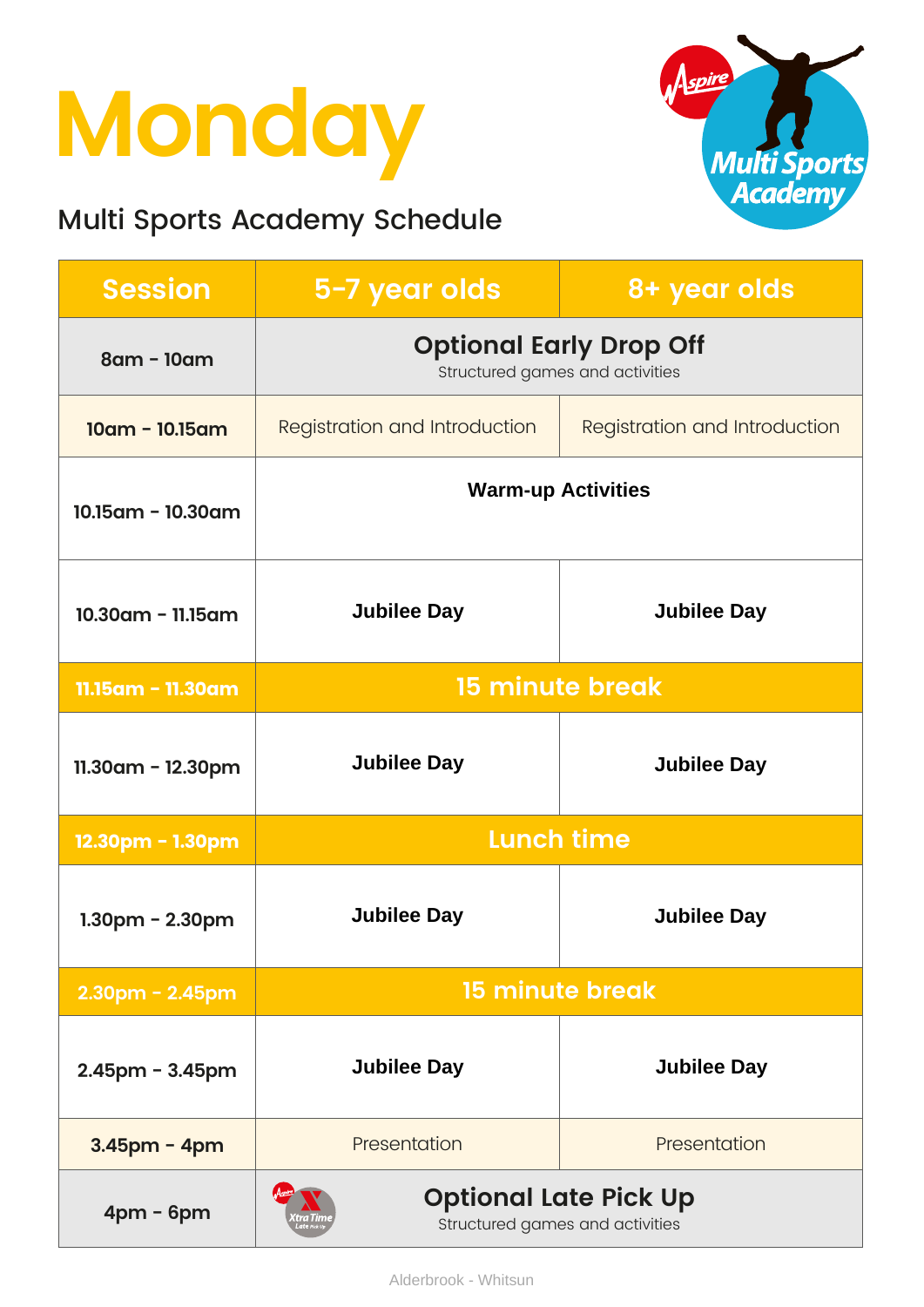# **Tuesday**

#### Multi Sports Academy Schedule



| <b>Session</b>          | 5-7 year olds                                                     | 8+ year olds                         |
|-------------------------|-------------------------------------------------------------------|--------------------------------------|
| $8$ am - 10am           | <b>Optional Early Drop Off</b><br>Structured games and activities |                                      |
| $10am - 10.15am$        | <b>Registration and Introduction</b>                              | <b>Registration and Introduction</b> |
| $10.15$ am - $10.30$ am | <b>Warm-up Games</b>                                              |                                      |
| 10.30am - 11.15am       | <b>Basketball</b>                                                 | <b>Catch Pads</b>                    |
| 11.15am - 11.30am       | <b>15 minute break</b>                                            |                                      |
| 11.30am - 12.30pm       | <b>Dodgeball</b>                                                  | <b>Basketball</b>                    |
| 12.30pm - 1.30pm        | <b>Lunch time</b>                                                 |                                      |
| $1.30pm - 2.30pm$       | <b>Catch Pads</b>                                                 | <b>Dodgeball</b>                     |
| $2.30$ pm - $2.45$ pm   | <b>15 minute break</b>                                            |                                      |
| $2.45$ pm - $3.45$ pm   | <b>Bubble Choice</b>                                              | <b>Bubble Choice</b>                 |
| $3.45$ pm - 4pm         | Presentation                                                      | Presentation                         |
| $4pm - 6pm$             | <b>Optional Late Pick Up</b><br>Structured games and activities   |                                      |